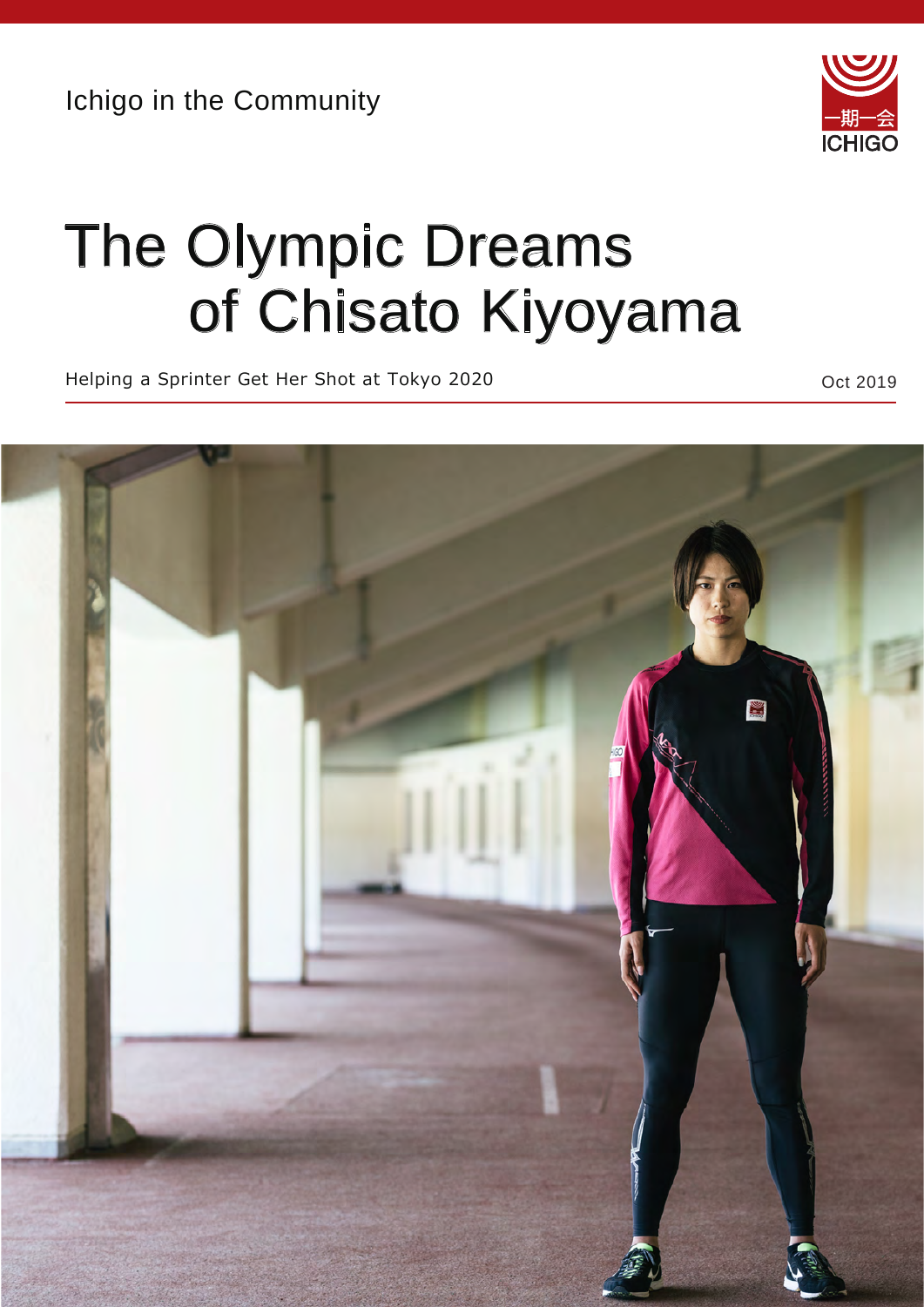

Every morning during the track and field season, Chisato Kiyoyama strides out onto the grounds of the Kirishima Hibiscus Stadium in Japan's southern island of Kyushu. Using a hand cart, she places wooden hurdles at regular intervals along a 100-meter stretch of track.

Then she starts running her self-made course, over and over again. She jogs the first few times, but is soon doing sprints, bursting forward in a mad rush of speed punctuated by leaps that seem to pause in midair. Sometimes she misses, banging a knee on one of the barriers.

Around her, the stadium's vacant stands watch in silence, broken only by the rustle of palm fronds and a lone cicada's chorus.



"My dream is to run in front of a roaring crowd," she says while walking back to the starting line. And she knows exactly where and when she wants to do that: next summer in Tokyo, during the 2020 Olympics.

She also knows what it will take to get there. Currently, Kiyoyama's best time in the 100-meter hurdles is 13.24 seconds, which makes her the sixth-fastest woman in Japan.

Only the top three runners will win spots on the national team. To make it, she needs to shave just a few tenths of a second off her time.



Each tenth of a second is the equivalent of about one meter at the finish line.

"One meter. What I do here every day, all this work, is all about one meter," says Kiyoyama.

It has taken her years, and a few setbacks, to get within a few meters of the Olympics.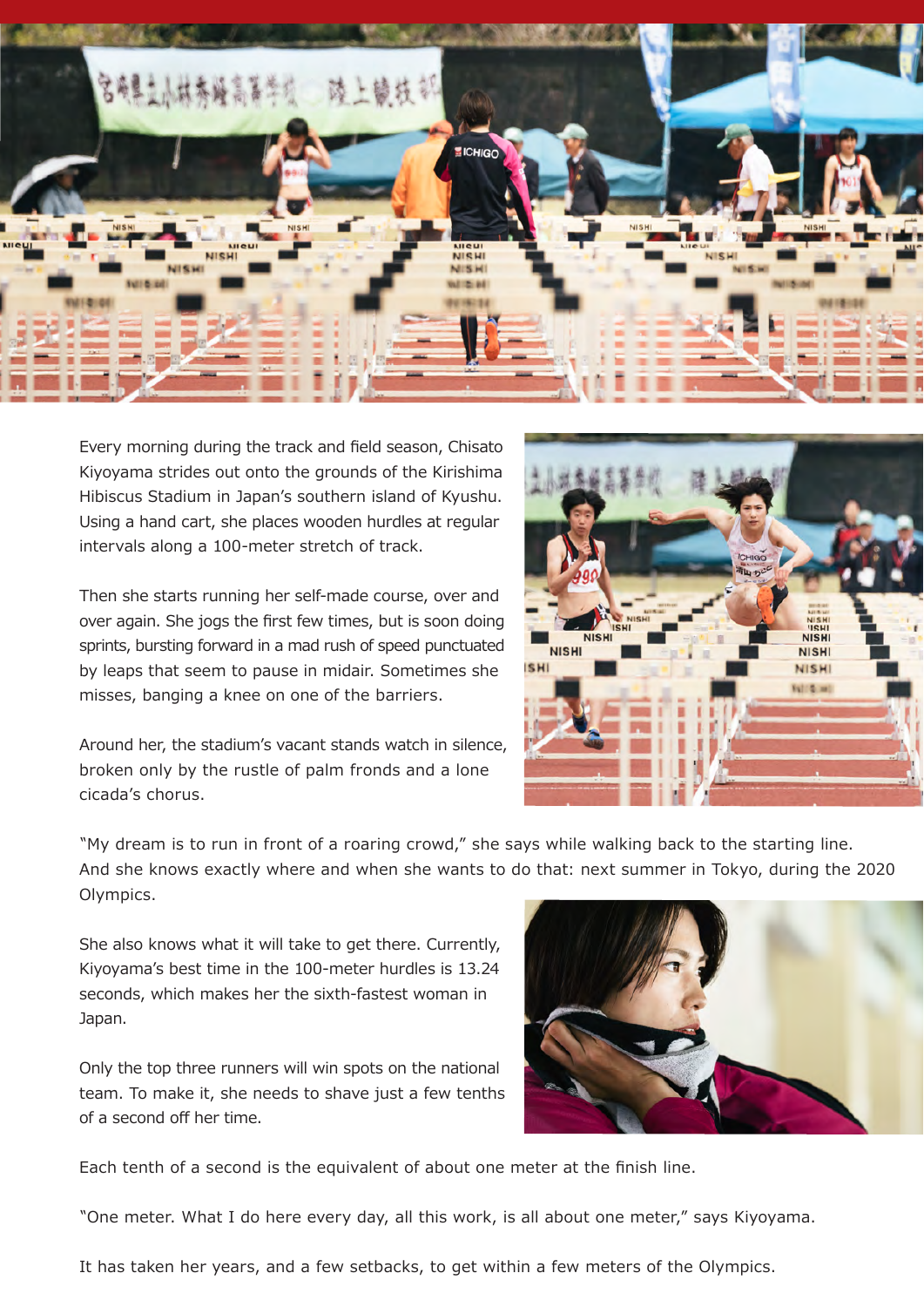Kiyoyama, 28, grew up just ten minutes away from the Hibiscus Stadium with her parents, who work at a garbage incinerator plant. In elementary school, she played the trombone and didn't think seriously about running, though she says she was always faster than her classmates.

That changed in 2002, when she saw the international track and field Grand Prix Final in Paris on television. The intensity of world-class athletes competing thrilled her.





She joined the middle school track and field team, where her coach had her run hurdles because she was taller than her teammates at 170 centimeters. She excelled, winning regional events. Running became her passion.

"I used to joke with myself that my hurdles were my best friends, and my boyfriends," she recalls.

Then one day, when Kiyoyama was training as a high school senior, she felt a sharp pain in her calf. A trip to the hospital revealed that the stress of running had cracked her fibula.

She lost a season, but resumed running as soon as the cast came off. A year later, the bone fractured a second time. The doctors told her the only way she could run again was by surgically implanting a titanium plate.

She knew her parents couldn't easily afford such an operation, and so she agonized for weeks over whether to give up running. When she finally did tell her father, he replied without hesitation that she should do the surgery.

The experience changed her view of running.

"I used to run for myself," Kiyoyama says. "Now I know that I run for everyone who supports me: my parents, my friends, my company Ichigo, and hopefully one day, my country."